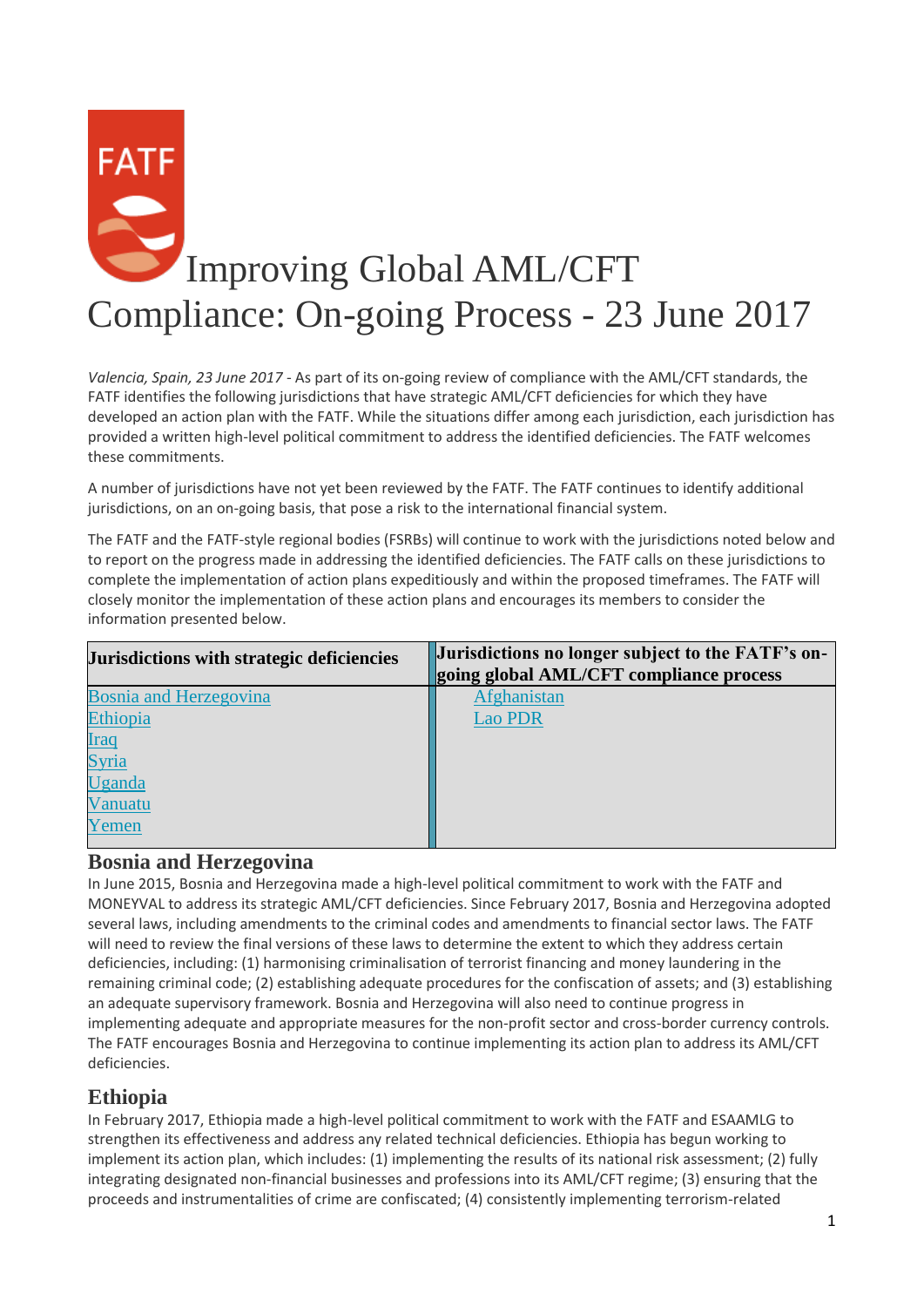targeted financial sanctions and proportionately regulating non-profit organizations in line with a risk-based approach; and (5) establishing and implementing WMD-related targeted financial sanctions. The FATF encourages Ethiopia to continue implementing its action plan to address its AML/CFT deficiencies.

### **Iraq**

In October 2013, Iraq made a high-level political commitment to work with the FATF and MENAFATF to address its strategic AML/CFT deficiencies. Since February 2017, Iraq has taken steps towards improving its AML/CFT regime. Iraq should continue to implement its action plan to address its remaining deficiencies, including by: (1) continuing to implement its legal framework and related procedures for identifying and freezing terrorist assets; (2) ensuring that all financial institutions are subject to adequate customer due diligence requirements; (3) ensuring that all financial institutions are subject to adequate suspicious transaction reporting requirements; and (4) establishing and implementing an adequate AML/CFT supervisory and oversight programme for all financial institutions. The FATF encourages Iraq to continue implementing its action plan to address its remaining AML/CFT deficiencies.

### **Syria**

Since February 2010, when Syria made a high-level political commitment to work with the FATF and MENAFATF to address its strategic AML/CFT deficiencies, Syria has made progress to improve its AML/CFT regime. In June 2014, the FATF determined that Syria had substantially addressed its action plan at a technical level, including by criminalising terrorist financing and establishing procedures for freezing terrorist assets. While the FATF determined that Syria has completed its action plan agreed upon with the FATF, due to the security situation, the FATF has been unable to conduct an on-site visit to assess whether the process of implementing the required reforms and actions is underway. The FATF will continue to monitor the situation, and will conduct an on-site visit at the earliest possible date.

## **Uganda**

Since February 2014, when Uganda made a high-level political commitment to work with the FATF and ESAAMLG to address its strategic AML/CFT deficiencies, Uganda has substantially addressed its action plan at a technical level, including by: (1) adequately criminalising terrorist financing; (2) establishing adequate procedures for freezing terrorist assets in accordance with UNSCRs 1267 and 1373, and their successor resolutions; (3) ensuring that all financial institutions are subject to adequate record-keeping requirements; (4) establishing a fully operational and effectively functioning financial intelligence unit; (5) introducing an appropriate legal basis to permit the competent authorities to provide a wide range of mutual legal assistance; and (6) ensuring that appropriate laws and procedures are in place with regard to international co-operation for the financial intelligence unit and supervisory authorities. The FATF will conduct an on-site visit to confirm that the process of implementing the required reforms and actions is underway to address deficiencies previously identified by the FATF.

## **Vanuatu**

In February 2016, Vanuatu made a high-level political commitment to work with the FATF and APG to address its strategic AML/CFT deficiencies. Since February 2017, Vanuatu has taken steps towards improving its AML/CFT regime, including by the passage and entry into force of 12 amendment acts and introducing one new act related to targeted financial sanctions. The FATF will need to review the final versions of these laws. Vanuatu should continue to work on implementing its action plan to address its deficiencies, including by: (1) assessing and responding to offshore terrorist financing risks; (2) adequately criminalising money laundering and terrorist financing; (3) establishing and implementing adequate procedures for the confiscation of assets related to money laundering; (4) establishing and implementing an adequate legal framework for identifying, tracing and freezing terrorist assets and other UNSCR sanctions; (5) ensuring a fully operational and effectively functioning financial intelligence unit; (6) strengthening preventive measures, including for wire transfers; (7) establishing transparency for the financial sector, and for legal persons and arrangements; (8) implementing an risk-based AML/CFT supervisory and oversight programme for all the financial sector and trust and company service providers; and (9) establishing appropriate channels for international co-operation and domestic coordination policies and actions on identified risks and ensuring effective implementation. The FATF encourages Vanuatu to continue implementing its action plan to address its AML/CFT deficiencies.

## **Yemen**